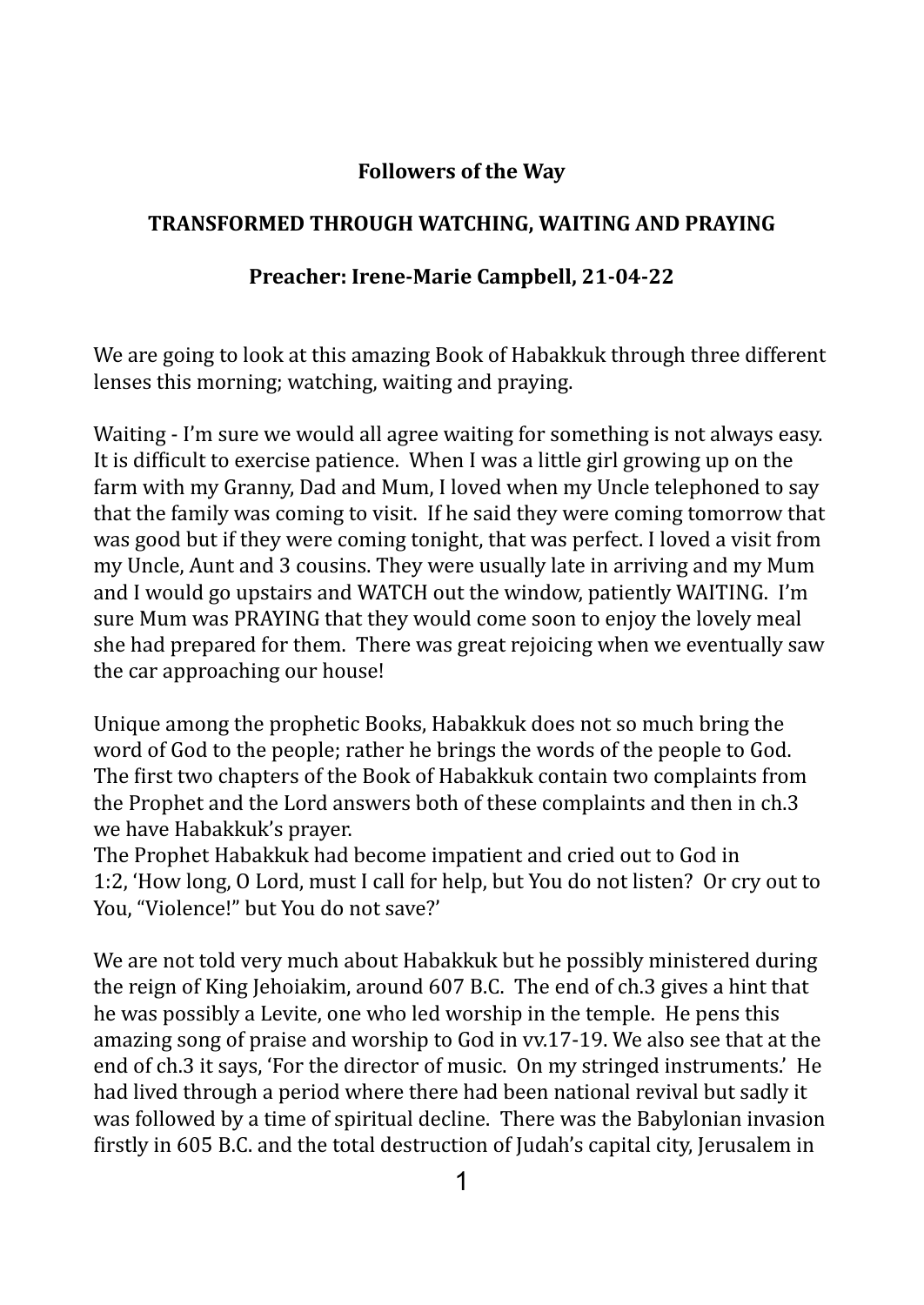586 B.C. Habakkuk looks at the violence and injustice in the nation of Judah and realises that sin is prevalent and the people had become very disobedient towards God. He just could not understand why God was not stepping into this terrible situation to put things right again. He asks  $God$  in 1:3, 'Why  $do$  You make me look at injustice? Why do You tolerate wrong?'

An often repeated phrase that the older generation says is, 'The world is getting worse, it was never like this in our young day.' Even to people of any age, it is obvious that we are living through a time when our world situation can identify with this statement.

Morality has stooped to an all time low. Laws have been passed to allow people to live as they please. Children are confused as to their sexuality. The unborn and the elderly are treated in an inhuman way. The number of earthquakes, famines and wars seem to be escalating all the time. To come a little closer to home, just a few weeks ago was the horrendous murder of a school teacher out for a run in a park in Southern Ireland. Many women are afraid to go out alone at night. Is it any wonder people ask, 'What is the world coming to?' Yet the writer of Ecclesiastes tells us there is nothing new under the sun.

Although I have read this Book of Habakkuk before, I did not know very much about it. As I have been studying more into the text, I sense it has much to say to our current situation we find ourselves living through. Habakkuk's name means 'someone who embraces'; a very appropriate name - he was demonstrating his great love for the people of God and it also shows that he is secure in the love of God. Habakkuk may have lived at the end of King Josiah's reign. He was a just and righteous King caring for the poor and needy. But his son, Jehoiakim who became king, was very different from his father.

Habakkuk is so concerned about the evilness of the people and the violence that raged. There is bribery, corruption and lawlessness in the streets of Jerusalem. People do not feel safe to walk the streets at night alone. Doesn't it sound a familiar situation to us? He is deeply concerned and burdened about this situation.

Sadly, we read of violence away back in Genesis which has been escalating down through the centuries and generations since. Habakkuk knows that those who should have upheld the law had become corrupt. Those in authority ignored the law, they were full of pride and needed to be humbled and, despite all the evil that was happening, even the righteous people were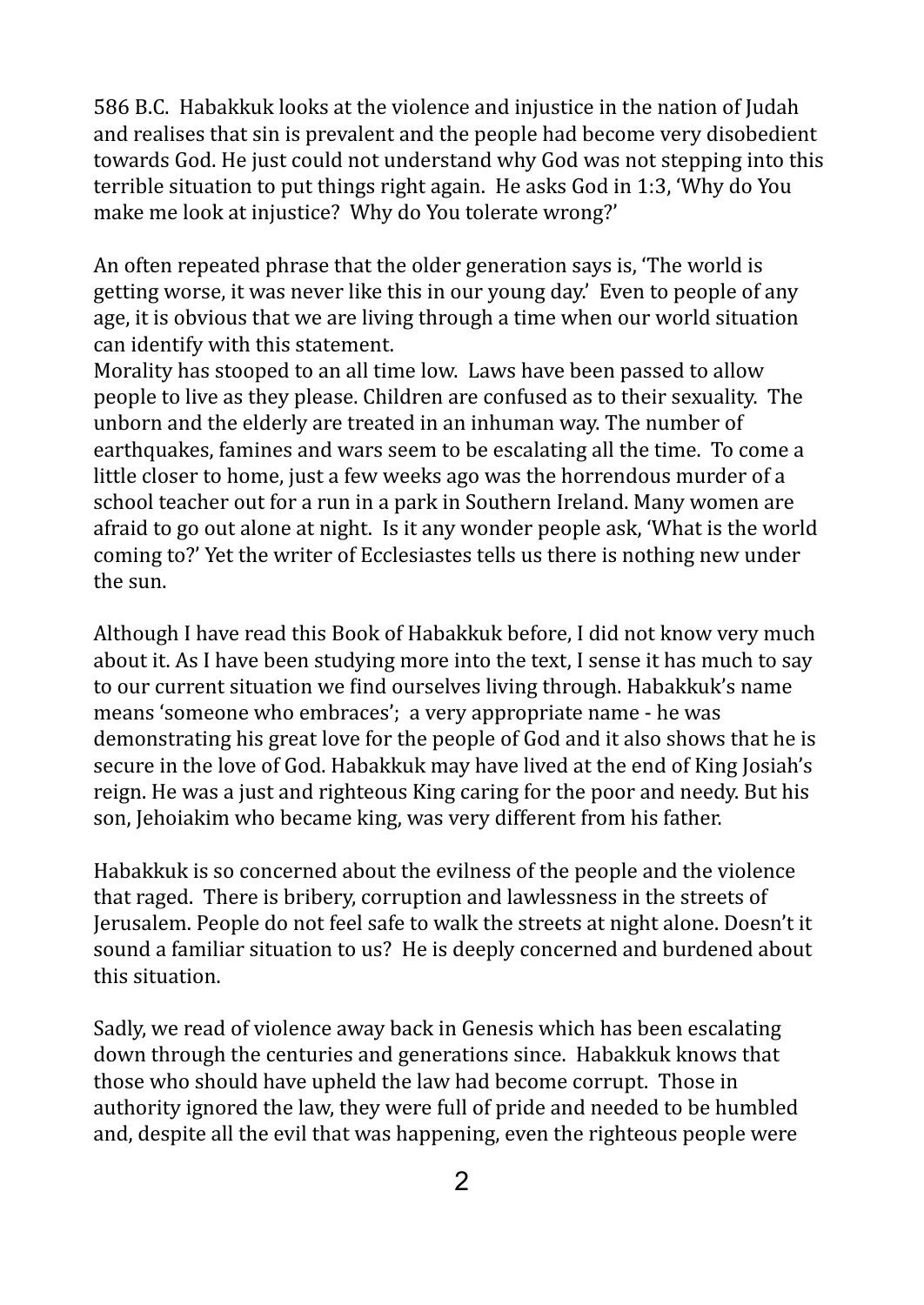afraid to speak out because they were surrounded by so many wicked people. Isn't this exactly what is happening within our society and government in the 21 century?

Habakkuk is just so overwhelmed by the cruelty of the Babylonians and he is greatly distressed regarding the situation of society that he comes before God directly and pours out what is on his heart to Him.

Habakkuk felt that God was not intervening in this very disturbing situation. He could not comprehend why God (as he thought) was not doing anything about this evilness. It seems perfectly logical that he asks God in 1:3, 'Why do You tolerate wrong?' The Lord's answer to this first prayer of Habakkuk is that He wanted him to understand what was happening around him.

In 1:5. The Lord says, 'Look at the nations and WATCH...' He was to open his eyes and be observant to take in all he could see. He also said he was in for a huge surprise.

He told him he had planned something that would happen in his lifetime. He did not tell him the whole story because he would not believe it. God was already at work but Habakkuk had to be patient in WAITING. Then Habakkuk makes his second complaint, but notice this time how he addresses Him. He does so now with the personal pronoun of my God, 1:12. He knows Him in an intimate way. He is totally depending on God alone to step in to resolve this difficult situation.

He knows God is from everlasting to everlasting and he has enough faith and trust to realise nothing is going to happen to him and this is so evident when he says, 'O Lord, are you not from everlasting? My God, my Holy One, we will not die..' but he still cannot fathom why He is still tolerating this wickedness. He thinks God is silent.

God has this situation fully under His divine control and He is interested in how Habakkuk felt and answers him again. Even though God was fully at work. Habakkuk could not recognise it just yet. In Babylon events were happening that would change history. God responded in a way that Habakkuk would not have envisioned. Habakkuk wanted God to bring revival, for the wicked leaders to be judged and for the nations to escape judgement. God had warned the people time and time again but they refused to listen and hardened their hearts. Now is the time for God to act. The Babylonians would be raised up to punish and bring judgment on the people of Judah.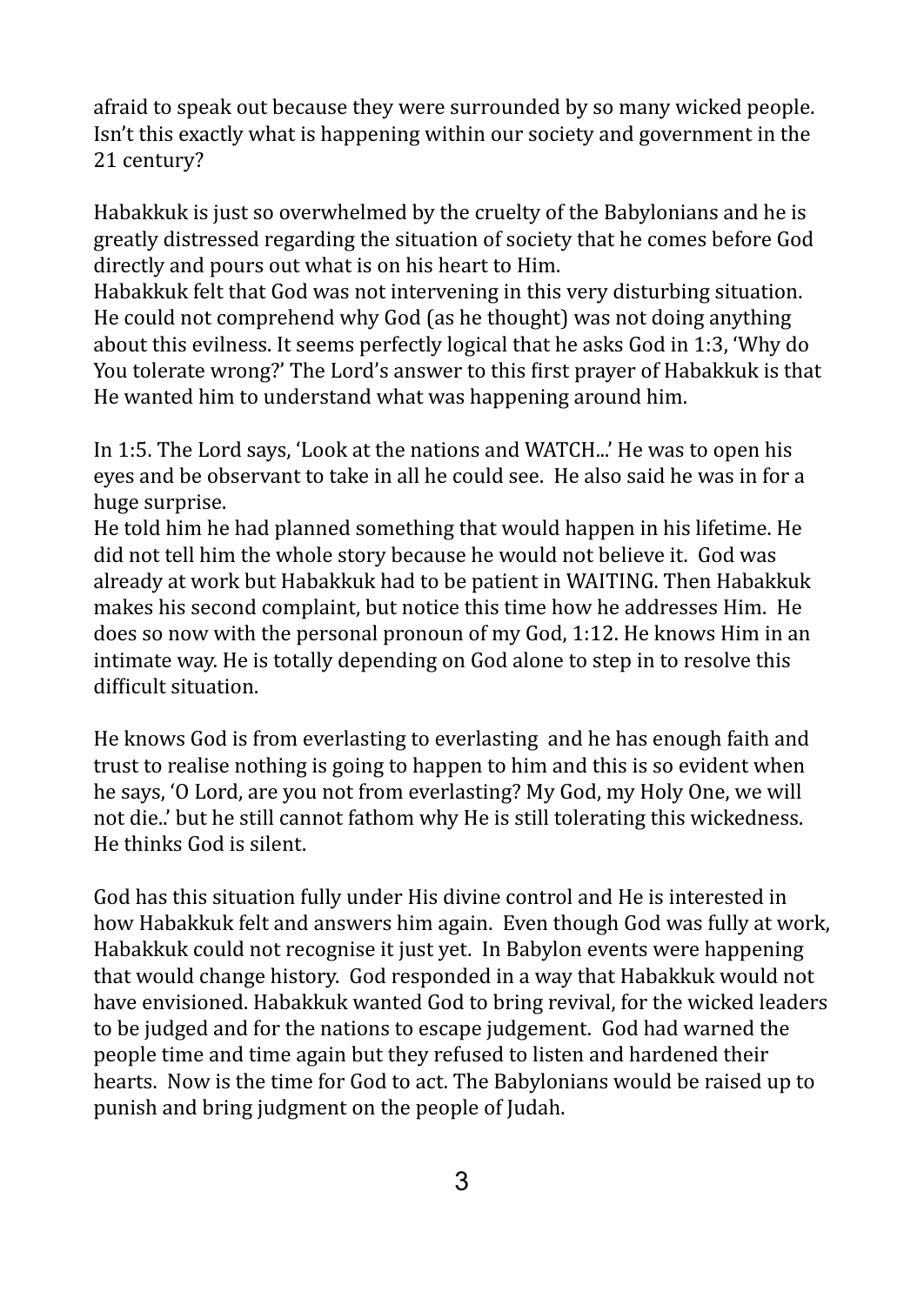Babylon glorified herself by demeaning others. Habakkuk could not understand why God would allow another nation more wicked than Judah to bring judgment.

Habakkuk is very confused and puzzled. He knows that if the Babylonians came to Jerusalem they would be so ruthless nothing would be left. He just could not believe what was about to take place. Was he doubting God's plans? His next step is to go up and STAND and WATCH and WAIT at the watchtower of Jerusalem and keep his eyes and ears open to receive God's answer for this dreadful situation.

God wanted Habakkuk to contemplate over everything in his mind and he eventually realised that his own view was limited but that God was able to see the bigger picture, the meta narrative, and he trusted God that everything would work out for good. He was now developing great confidence in God. God did not want Habakkuk to sit around and watch and do nothing, rather He told him to write down this revelation on tablets and warn the people what was about to take place. He was told that no matter how long it took, he was to be patient and it would come to pass. In 2:3 God tells Habakkuk, 'For the revelation awaits an appointed time; it speaks of the end and will not prove false. Though it linger, WAIT for it; it will certainly come and will not delay.'

Surely this was great assurance for Habakkuk. God told him that 'the righteous will live by faith'. This was the central theme of the Apostle Paul's teaching. This is ultimately fulfilled in Jesus by whose death and resurrection our sins are forgiven and His righteousness received by faith when we put our trust in Him. In ch.3 Habakkuk's mind is in the right attitude and bursts forth in PRAYER and PRAISE to God.

In the short term, however, the Babylonians were punished for their wicked and evil ways. In 2:17 God promised, "The violence you have done to Lebanon will overwhelm you..." God was not blind to what had been happening. He had everything under his control.

In this short book of Habakkuk of only three chapters we see such a dramatic change in his life. At the beginning he has so many questions, complaints and is so concerned about the sinfulness of the people. In 1:2 he posed the question, 'O Lord, how long?' Then in 2:3 God said, 'If it seems slow, WAIT for it'. God told him to look at what was happening and assured him that He would make everything right. Habakkuk possessed the right attitude and walked by faith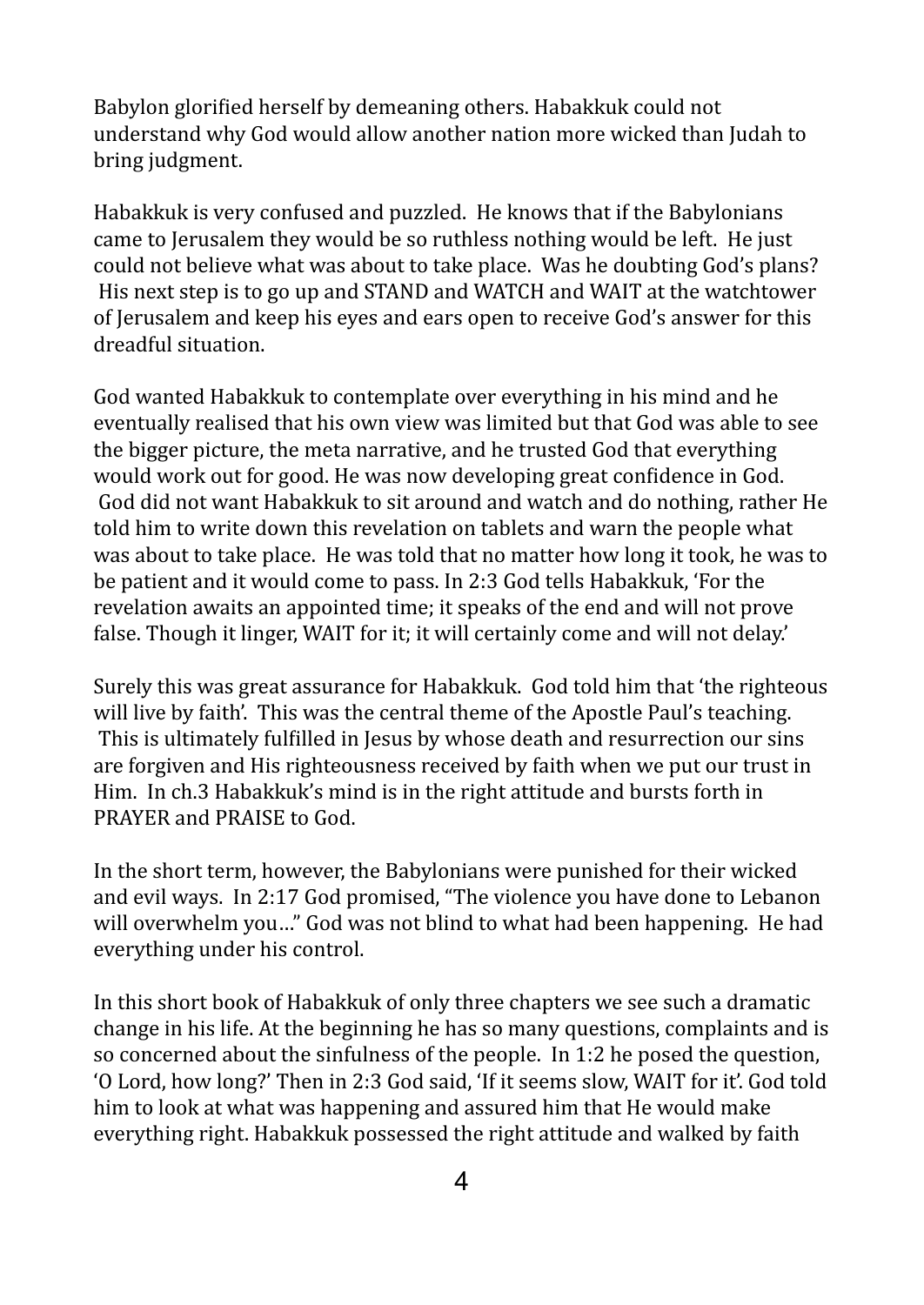trusting in what God had promised to him. He realized what God had been doing for His people down through the centuries and he recognized His awesome power over nations. In 3:2, he writes, 'I STAND in awe of Your deeds, O LORD, Renew them in our day, in our time make them known; in wrath remember mercy.'

Habakkuk knew God had intervened in the past and would do so again, but he had to exercise patience in this time of WAITING. In 3:16 Habakkuk is able to say, 'Yet I will WAIT patiently for the day of calamity to come on the nation invading us.' He was so impatient at the start when he was upset with the situation around him and poured his heart out to God.

Through his times of PRAYING and questioning to God he was transformed into a relaxed and expectant servant of God. He was willing to listen to what God had to say to him and accepted it and then he was able to understand what God said would come to pass. He displayed true faith and unending hope in God and knew he could trust Him completely to fulfil His promises.

G. Campbell Morgan says 'That when Habakkuk looked at his circumstances he was perplexed, but when he waited for God and listened to Him, he sang one of the greatest songs in the Bible.'

Habakkuk says in this song of praise, in  $3:18$ , '... I will rejoice in the LORD, I will be joyful in God my Saviour.' I read recently that 'Quiet patience is the proper atmosphere for true joy.' He finished by saying in  $3:19$ , 'The Sovereign LORD is my strength.' This is the reason he had such hope and confidence for the future.

Each of us has so much we can learn from this great Prophet Habakkuk. I am sure I can rightly assume that each one of us here is exasperated at the violence, evilness, and sinfulness that is going on throughout the world. Habakkuk rightly states, '...in wrath remember mercy.'

In our state of frustration do we follow the example of Habakkuk to go directly to God in PRAYER and share what is on our hearts? We want revival but it must start with personal revival, with you and me!

PRAYER is a powerful weapon in the armoury that the Christian possesses and needs to be put into practise. Paul emphasises this in Ephesians  $6:18$ ,  $\ldots$  PRAY in the Spirit on all occasions with all kinds of prayers and requests. With this in mind, be alert and always keep on PRAYING for all the saints.'